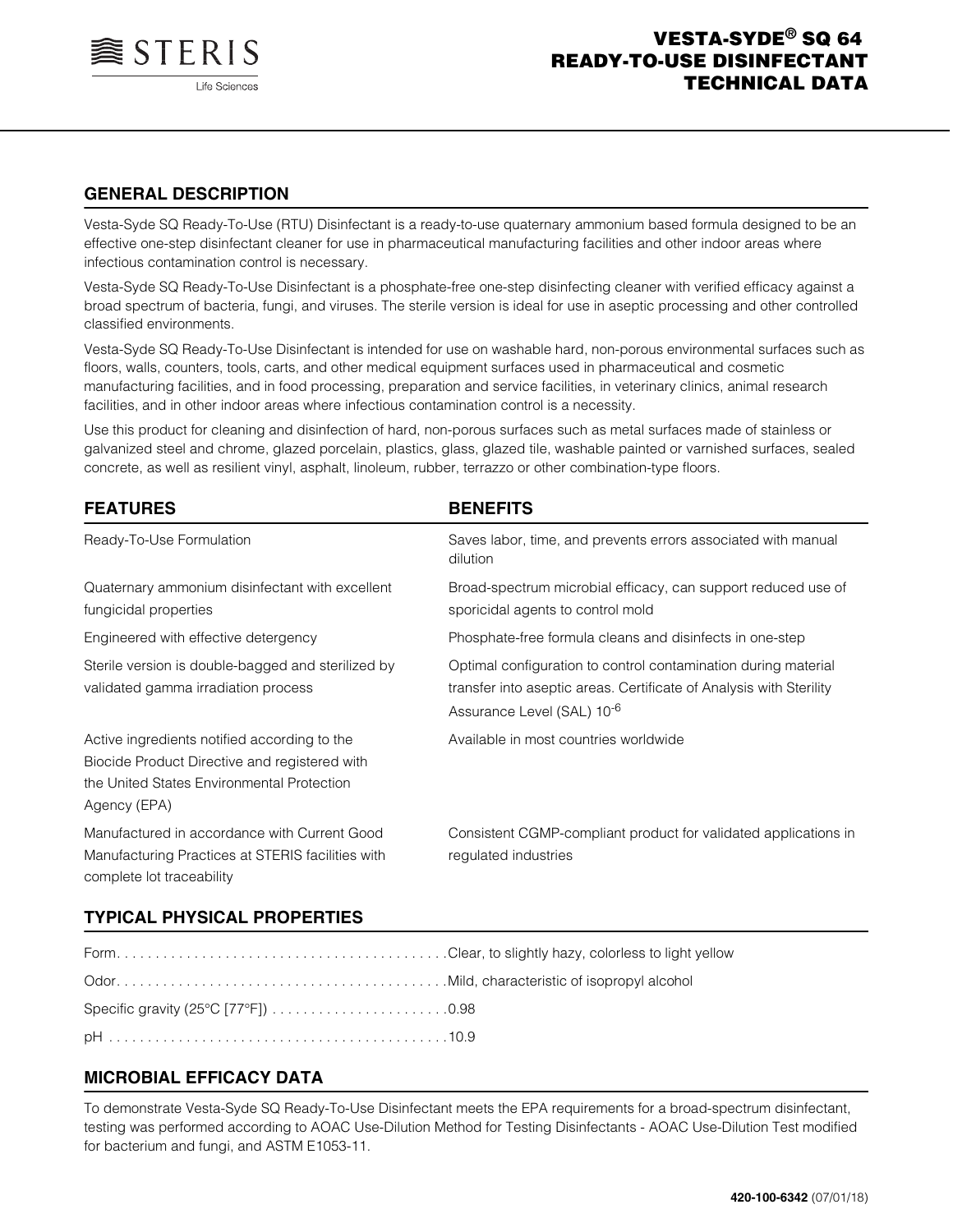# **BACTERICIDAL PROPERTIES**

This ready-to-use product was tested following AOAC Use-Dilution Method for Testing Disinfectants - This ready-to-use product is effective in 10 minutes at 20°C (68°F) on washable hard, non-porous surfaces, in the presence of 5% organic soil against the following bacteria: *Pseudomonas aeruginosa* ATCC 15442, *Staphylococcus aureus* ATCC 6538 *Staphylococcus epidermidis* ATCC 12228, *Burkholderia cepacia* ATCC 25416, *Enterobacter cloacae* ATCC 13047 *Streptococcus pyogenes* ATCC 19615, *Listeria monocytogenes* ATCC 19111, *Micrococcus yunnanensis* ATCC 7468, and *Serratia marcescens* ATCC 14756.

# **FUNGICIDAL PROPERTIES**

This ready-to-use product was tested following AOAC Use-Dilution Test modified for fungi and found effective against the following fungi: *Trichophyton interdigitale* (formerly *T. mentagrophytes*) ATCC 9533, *Aspergillus brasiliensis* ATCC 16404 *Aspergillus niger* ATCC 6275, and *Candida albicans* ATCC 10231.

# **VIRUCIDAL PROPERTIES**

This ready-to-use product was tested according to ASTM E1053-11 and found effective against the following viruses: Human Immunodeficiency Virus Type 1 (HIV-1), Influenza A2 Virus (A/2/Japan/305/57) (H2N2), Avian Influenza Virus (H9N2) and Human Rotavirus.

# **DIRECTIONS FOR USE**

It is a violation of Federal Law to use this product in a manner inconsistent with its labeling.

### **Cleaning and Disinfecting Hard, Non-Porous Surfaces**

Remove gross filth mechanically by sweeping or other appropriate cleaning techniques. Apply this ready-to-use product with a cloth, sponge, mop, brush, or coarse spray using normal cleaning methods. Thoroughly wet all surfaces to be cleaned. Allow treated surfaces to soak for 10 minutes. Then remove excess solution with a moist or damp applicator.

## **Animal Husbandry, Animal Research, and Poultry Facility Cleaning and Disinfecting**

Remove all animals and feed from the premises, vehicles, and enclosures. Remove all litter and manure from the floors, walls, and surfaces of facilities traversed or occupied by animals. Empty all troughs, racks, and other feeding and watering appliances. Thoroughly clean all surfaces with soap or detergent and rinse with water. Apply product with a cloth, sponge, mop, brush, or coarse spray using normal cleaning methods. Saturate surfaces with product. Allow surfaces to remain wet for 10 minutes. (Immerse all halters, ropes, and other types of equipment used in handling and restraining animals as well as forks, shovels, and scrapers used for removing litter and manure. Ventilate building, vehicles, and other closed spaces. Do not house livestock or empty equipment until treatment has absorbed, set, or dried. Thoroughly scrub all treated feed racks, mangers, troughs, automatic feeders, and waterers with soap or detergent and rinse with potable water before reuse.

## **Cleaning and Disinfecting Food Preparation and Processing Facilities and Equipment**

Cover or remove all food and packaging materials. Remove all gross soils. Thoroughly wet all surfaces. Allow to soak for 10 minutes. Thoroughly rinse all wet and cleaned surfaces with potable water.

## **\*KILLS HIV ON PRE-CLEANED ENVIRONMENTAL SURFACES/OBJECTS PREVIOUSLY SOILED WITH BLOOD/BODY**

**FLUIDS** in healthcare settings or other settings in which there is an expected likelihood of soiling of inanimate surfaces/objects with blood or body fluids, and in which the surfaces/objects likely to be soiled with blood or body fluids can be associated with the potential for transmission of human immunodeficiency virus Type HIV-1 (associated with AIDS).

# **Special Instructions for Cleaning and Decontamination Against HIV-1 (Human Immunodeficiency Virus or AIDS Virus) on Surfaces/Objects Soiled With Blood/Body Fluids**

Personal Protection: Wear appropriate barrier protection such as latex gloves, gowns, masks, and eye coverings.

Cleaning Procedure: Blood and other body fluids must be thoroughly cleaned from surfaces and objects before application. Apply solution as directed in paragraph above.

Contact Time: Allow surface to remain wet for 10 minutes.

Infectious Materials Disposal: Blood and other body fluids should be autoclaved and disposed of according to local regulations for infectious disposal.

# **STORAGE AND DISPOSAL**

Do not contaminate food, feed or water by storage or disposal.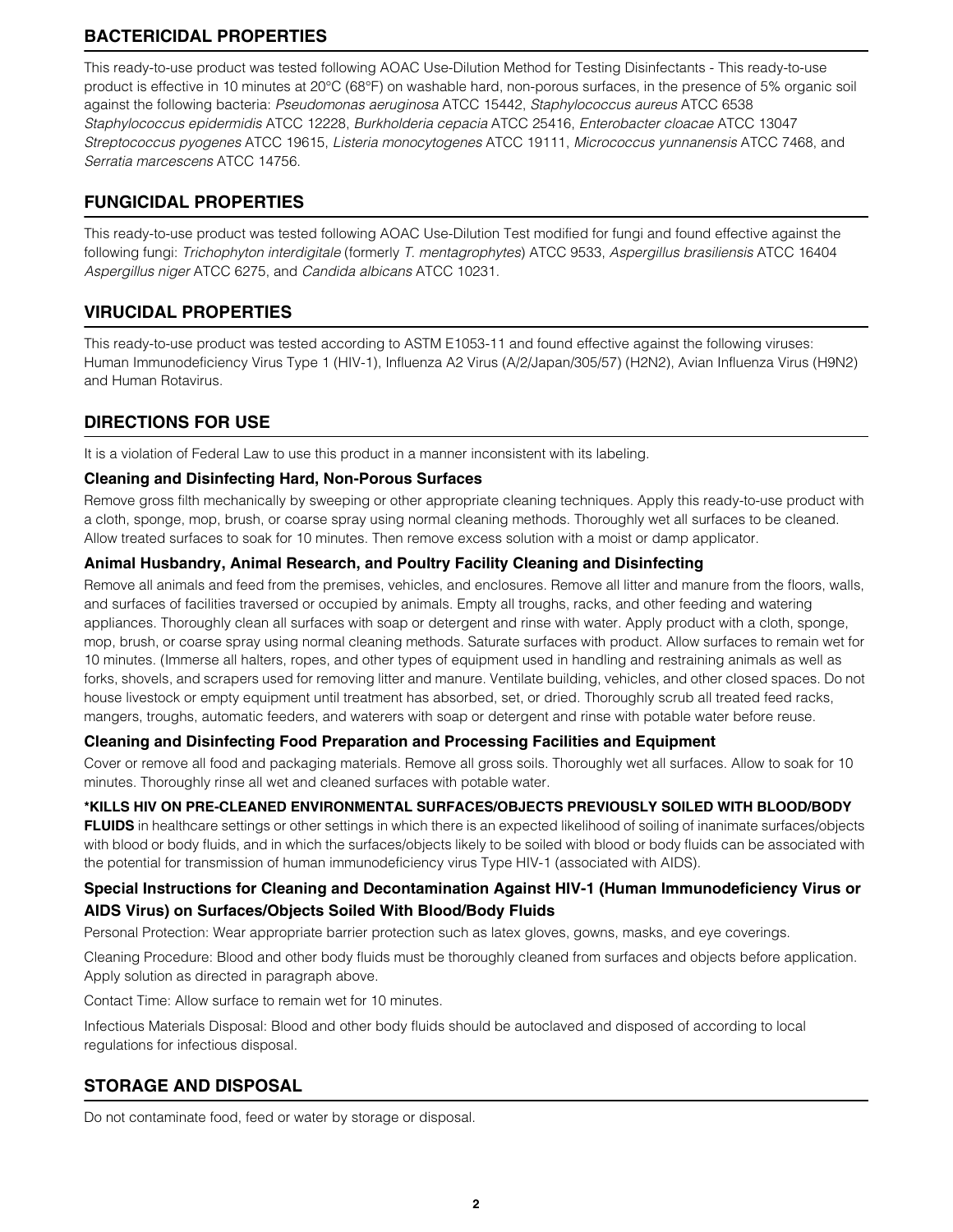### **Pesticide Storage:**

Store in original container in a cool, well-ventilated area. Do not store near heat or open flame. If frozen, thaw and remix before use.

### **Pesticide Disposal:**

Pesticide wastes are acutely hazardous. Improper disposal of excess pesticide spray mixture, or rinsate is a violation of Federal Law. If these wastes cannot be disposed of by use according to label instructions, contact your state Pesticide or Environmental Control Agency, or the Hazardous Waste representative at the nearest EPA Regional Office for guidance.

### **Container Disposal:**

(For < 5 gal): Nonrefillable container. Do not reuse or refill this container. Offer for recycling if available or puncture and dispose of in a sanitary landfill, or by incineration, or, if allowed by state and local authorities, by burning. If burned, stay out of smoke. Clean container promptly after emptying. Triple rinse as follows: Empty the remaining contents and dispose of as pesticide waste. Fill the container 1/4 full with water and recap. Shake for 10 seconds. Dispose of rinsate as pesticide waste. Drain for 10 seconds after the flow begins to drip. Repeat this procedure two more times.

(For > 5 gal): Nonrefillable container. Do not reuse or refill this container. Offer for recycling if available or puncture and dispose of in a sanitary landfill, or by incineration, or, if allowed by state and local authorities, by burning. If burned, stay out of smoke. Clean container promptly after emptying.

Triple Rinse as Follows: Empty the remaining contents and dispose of as pesticide waste. Fill the container 1/4 full with water. Replace and tighten closures. Tip container on its side and roll it back and forth, ensuring at least one complete revolution, for 30 seconds. Stand the container on its end and tip it back and forth several times. Turn the container over onto its other end and tip it back and forth several times. Dispose of rinsate as pesticide waste. Repeat this procedure two more times.